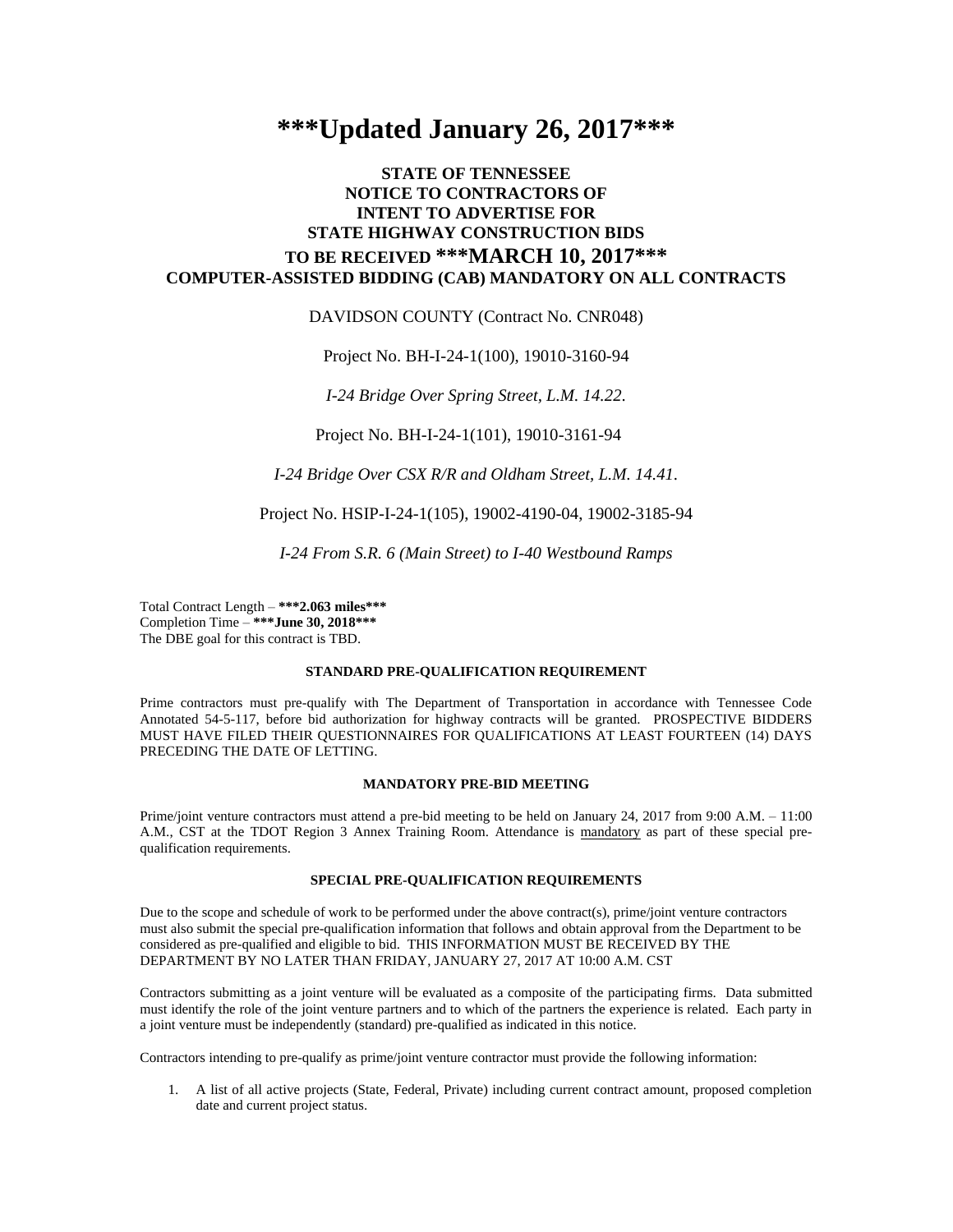- 2. If any active project is behind schedule by 15% or more, an explanation shall be submitted regarding the schedule delay. This explanation shall include contact information for the project owner.
- 3. A list of transportation projects that have an original contract value greater than \$20 million (\$10 million for each partner in a joint venture) under contract and/or completed within the previous five (5) years of the advertisement date above.
- 4. Certification (notarized statement) that no contract has been defaulted, terminated or negotiated to an agreed termination to avoid a default within the previous five (5) years of the advertisement date above.
- 5. Certification (notarized statement) that the prospective prime/joint venture contractor has not been suspended or debarred by any governmental authority within the previous five (5) years of the advertisement date above.
- 6. The prime contractor's (or each partner in a joint venture) Experience Modification Rate (EMR) as calculated by the National Council on Compensation Insurance for the most recent three (3) years. Include supporting documentation. The average EMR over the last three (3) years shall be less than 1.25.
- 7. Provide the prime contractor's (or each partner in a joint venture) OSHA Form 300 (Log of Work-Related Injuries and Illnesses)  $or$  a summary of the information contained in this form and provide the Recordable Incidence Rate for the most recent three (3) year period. (Please refer to the USDOL Forms for Recording Work-Related Injuries and Illnesses for additional information). The average Recordable Incident Rate over the last three (3) years shall be less than 10.00.
- 8. Identify the number of TOSHA/OSHA inspections, the number of citations issued, and the total dollar amount of citations for the most recent three (3) years.
- 9. Certification (notarized statement) that neither the prime contractor (or each partner in a joint venture) nor any of his proposed subcontractors have had a project fatality within the previous three (3) years of the advertisement date above. If the prime or any of his proposed subcontractors have a project fatality within the previous three (3) years, police reports, OSHA/TOSHA inspection reports, or other documentation detailing the incident shall be included.
- 10. Certification (notarized statement) that the prime/joint venture contractor will only use major subcontractors (performing 10% or more of the work) who have not had a fatality within the previous three (3) years of the advertisement date above, or that the prime/joint venture contractor will only use subcontractors who are approved by TDOT to work on this project. Subcontractors who have had a fatality within the previous three (3) years shall submit to TDOT a letter from an authorized signatory of the company explaining their request to work on the project and the work items the company intends to bid/perform. Include with the letter an explanation of the circumstances regarding the fatality, OSHA/TOSHA reports, other reports, the company's history and safety program. After review, if acceptable or if approved, TDOT will provide the contractor/subcontractor documents stating that the subcontractor may perform work on this project.
- 11. Provide, at a conceptual level, an understanding of and approach to successfully delivering the project. Identify an understanding of any unique technical/constructability, safety, environmental, maintenance of traffic, scheduling/project management, etc. issues. (Maximum of two pages)

Supporting information for pre-qualification as required above shall be submitted in the order noted above including name, address, and telephone number of submitter, including the names(s) of Joint Venture partner(s) if applicable.

Send five (5) hard copies and one (1) electronic copy (CD format) of the submittal in a sealed envelope identified as "Pre-Qualification Submittal, CNR048, Davidson Co." Include a transmittal letter which includes the name and address of the company submitting and the specific individual (with mailing address and telephone number) to be contacted relative to matters in the submittal. All submittals shall be addressed to:

> Mr. Jamie Fitzpatrick, P.E. Tennessee Department of Transportation James K. Polk Building, Suite 700 505 Deaderick Street Nashville, TN 37243-0326

The Department may also consider any of the following facts or information:

- a) The Department's performance evaluations of the applicant, if available;
- b) Information concerning the financial responsibility or business integrity of the applicant, affiliates of the applicant, and/or partners, owners, officers or authorized representatives of the applicant;
- c) The applicant or any affiliate has made false, deceptive or fraudulent statements in its prequalification application;
- d) The applicant or any affiliate has failed to complete, defaulted on or had any contract with the Department terminated for cause;